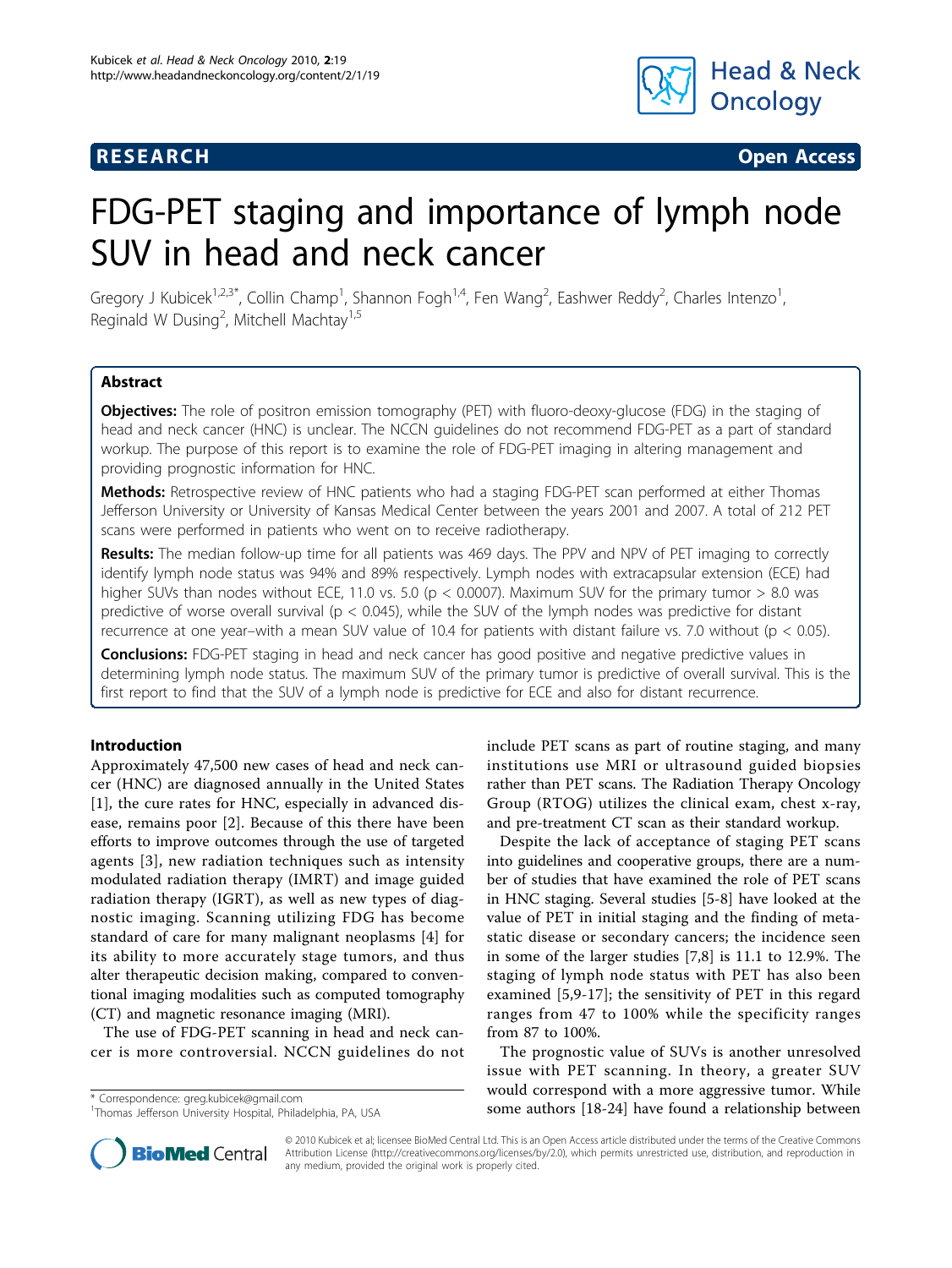maximum tumor SUV and clinical outcome, others [[25,26](#page-6-0)] have not found this to be true. A few reports have examined the role of nodal SUV and outcome [[18,19](#page-5-0),[27\]](#page-6-0), with inconclusive results. Having prognostic information, especially in terms of patterns of failure, would be very useful. If there was a way to determine which patients had a greater risk of distant failure versus local failure, clinicians would be able to determine who would be ideal candidates for induction chemotherapy.

One of difficulties in interpreting the large number of studies on the topic of PET scans in the staging of HNC is the low number of patients in any one study. To increase the patient numbers we have combined the databases of two institutions with high-volume HNC services. This allows for better assessment of the capabilities of PET scans for staging HNC.

# Methods

This is a retrospective review of PET scans used in staging at two academic institutions; Thomas Jefferson University Hospital (Philadelphia, PA) and the Kansas University Medical Center (Kansas City, KS). Prior to beginning the review, approval was granted from the institutional review board (IRB) of each institution. Using the PET scan registry of both institutions, all of the PET scans for HNC that had been performed from 2000 to 2007 were analyzed. Patients who went on to have adjuvant or definitive radiotherapy with or without chemotherapy were included in the final analysis.

Images were acquired with either a PET or PET coupled with a low energy CT utilized for attenuation correction (CTAC) of the PET data. PET scans performed at Thomas Jefferson University Hospital used a Siemens Biograph 6 (Siemens Medical Solutions USA, Inc, Malvern, PA). For the PET/CTAC images, the CT component was a GE Lightspeed, 16 slice scanner (General Electric, Milwaukee, WI). Kansas University Medical Center used a Siemens ECAT ART (Advanced Rotational Tomograph) and a GE Discovery ST 16 slice scanner. Imaging protocols were similar at both institutions. Before the PET scan, all patients were required to fast for four hours, and blood glucose had to be less than 180 mg/dl. Ten to 15 mCurie (370-555 MBq) of (18F)-FDG was injected and 45 to 60 minutes was allowed for uptake before patient imaging. Patients were instructed to minimize any talking, chewing, swallowing, or movement of the head.

For fused PET/CT images, the CTAC and PET images were hardware coregistered in a single session. Noncontrast-enhanced CT imaging for attenuation correction and anatomic correlation was performed first from the vertex of the skull to below the kidneys. First the CT scan was completed using 180-mA tube current,

140-kV tube voltage, 0.5-second tube rotation, helical pitch of 1:1, and reconstructed slice thickness of 4.25 mm. The CT portion was acquired in less than 30 seconds. Immediately after the CT scan, a PET scan was acquired starting at the skull vertex with an acquisition time of 5 minutes per bed position with a one-slice overlap at the borders of the 14.6-cm field of view. Data were reconstructed using OSEM iterative reconstruction with two iterations and 28 subsets. Post-processing with a post filter at 5.45 mm full width at half maximum (FWHM), and a loop filter at 3.91 mm FWHM on a 128 × 128 matrix was then carried out. Images were viewed on a Xeleris (GE medical Systems) workstation. For scans that did not have CT fusion, the PET scan data was read in conjunction with other radiology exams (for example CT scan or MRI) if available.

Interpretation of the images consisted of reviewing the nuclear medicine report, information was gathered concerning areas of increased uptake and, if available, the maximum SUV. Radiology review was performed independently of reviewing the clinical chart. Clinical information was obtained from a retrospective chart review. Analysis was performed after all of the pertinent clinical and radiographic information had been gathered. Statistical analysis was performed using Graphpad (GraphPad Software Inc. La Jolla, CA) software.

# Results

A total of 212 patients (212 PET scans) were analyzed in this study, patient characteristics are outlined in Table [1](#page-2-0). The majority of patients had advanced HNC, 80.2% were either stage III or IV. The median follow-up for all patients was 469 days with a range of 40 to 1596 days as measured from the end of radiation.

SUVs were available for 152 of the masses and 79 of the lymph nodes, 52 patients did not have a reported SUV (results for these patients were reported as positive or negative). The median maximum SUV was 8.75 with a range of 1 to 41 for the main tumor mass. The median maximum SUV was 5.95 with a range of 2 to 25 for the lymph node, when multiple lymph nodes were found, only the lymph node with the highest SUV was used.

At last follow-up, 119 patients were still alive; Kaplan-Meier median overall survival for the entire cohort was 886 days, Kaplan-Meier median disease free survival for entire cohort was 726 days. When SUV of the tumor mass was analyzed in terms of overall survival using log-rank (Mantel-Cox) test, it was found that  $SUV > 8$ was statistically significant for a worse overall survival (p < 0.045) with an overall survival of 669 days for patients with an SUV of the mass greater than 8 and a median overall survival of 984 days for patients with a SUV of the mass less than 8. Figure [1.](#page-2-0)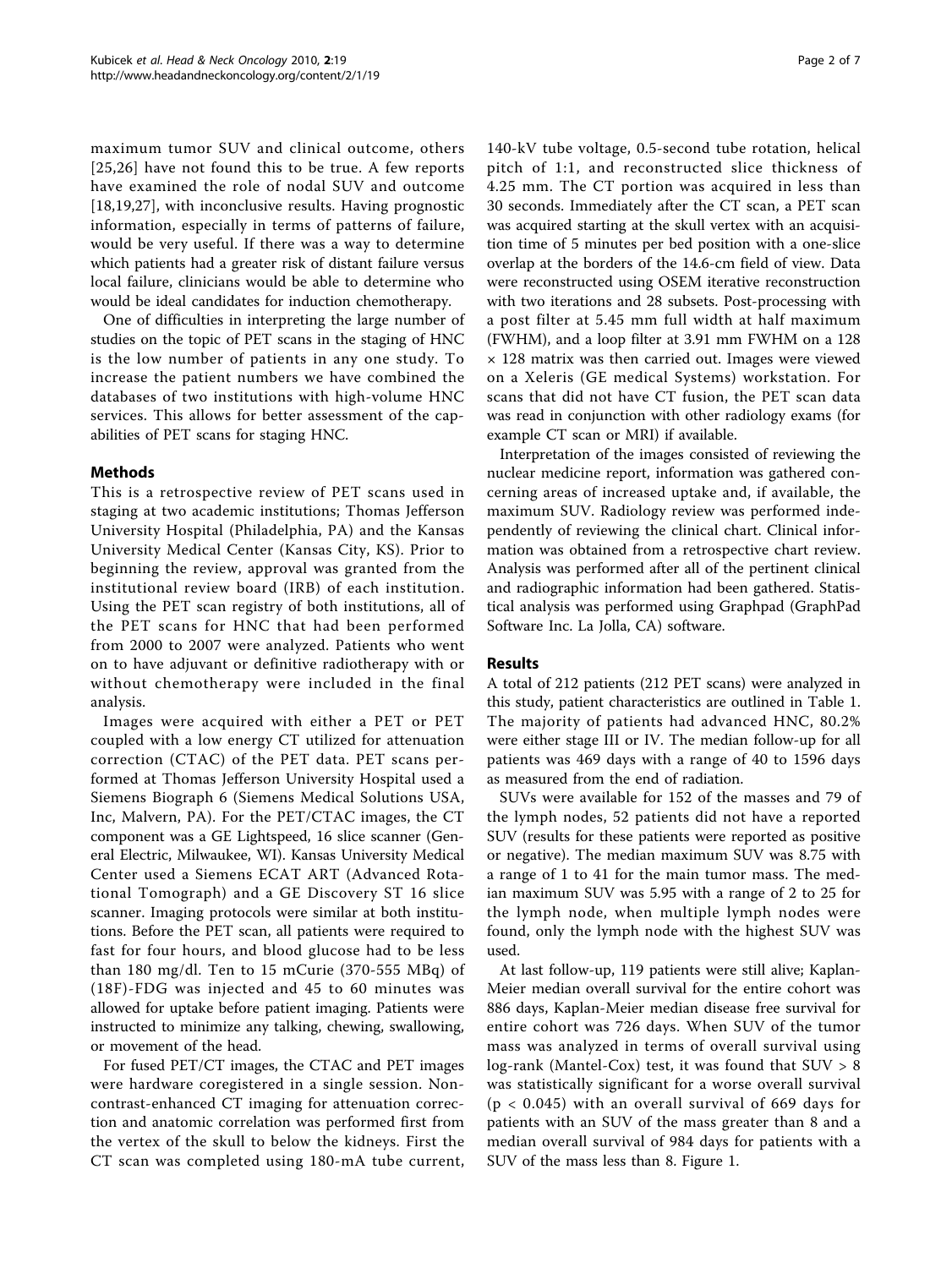<span id="page-2-0"></span>

| <b>Table 1 Patient Characteristics</b> |
|----------------------------------------|
|----------------------------------------|

| <b>Characteristic</b> | <b>Total</b> | <b>KUMC</b>    | <b>Thomas Jefferson</b> |
|-----------------------|--------------|----------------|-------------------------|
| Total                 | 212          | 92             | 120                     |
| Gender                |              |                |                         |
| Male                  | 124          | 69             | 55                      |
| Female                | 88           | 23             | 65                      |
| Age (median, years)   | 58           | 58             | 56                      |
| Tumor Site            |              |                |                         |
| Oral cavity           | 29           | 17             | 12                      |
| Oropharynx            | 89           | 39             | 50                      |
| Larynx                | 54           | 29             | 25                      |
| Hypopharynx           | 3            | 2              | $\mathbf{1}$            |
| Salivary Gland        | 13           | $\overline{2}$ | 11                      |
| Nasal-Sinus           | 9            | 1              | 8                       |
| Unknown primary       | 5            | $\mathbf{1}$   | $\overline{4}$          |
| Stage                 |              |                |                         |
| T <sub>0</sub>        | 13           | 6              | $\overline{7}$          |
| $T1-2$                | 66           | 28             | 38                      |
| $T3-4$                | 120          | 58             | 62                      |
| Recurrent             | 13           | $\mathbf 0$    | 13                      |
| N <sub>0</sub>        | 78           | 28             | 50                      |
| N <sub>1</sub>        | 36           | 18             | 18                      |
| $N2-3$                | 98           | 46             | 52                      |
| Chemotherapy          | 159          | 59             | 100                     |
| Surgical resection    | 42           | 18             | 24                      |

Seventy-eight patients had a recurrence, 35 distant and 43 local, with a median time to recurrence of 135 days. One hundred and thirty one (61.7%) had local control with no evidence of disease at last follow-up or at time of death from non-cancer causes. Twenty patients had persistent disease after radiation, 5 of these patients had distant recurrence as well. There was a trend for patients with an SUV of the mass ≤8 to have improved local control, but this did not reach statistical significance  $(p = 0.16)$  Figure [2.](#page-3-0) The maximum lymph node SUV was found to be predictive for distant failure  $(p < 0.0001)$ , but not for overall or local failure. Median lymph node SUV was 10.0 for patients with distant failure vs. 5.2 without. Figure [3.](#page-3-0)

One hundred and ten patients had a neck dissection performed after the PET scan prior to radiotherapy. PET scan in these patients was obtained a median of 12 days prior to the surgical neck dissection (range 3 to 91 days). For these 110 patients, the radiographic lymph node status was compared to the final surgical pathology. Four false positives and 5 false negatives were found giving a sensitivity of 92.5%, specificity of 90.7%, positive predictive value (PPV) of 93.9% and a negative predictive value (NPV) of 88.6%. Of the 5 false negative PET scans, there was 1 T1 base of tongue cancer, 1 T2 parotid, 1 T2 oral tongue, and 2 T4 oral cavity. All patients with a false negative PET scan had one lymph node positive for metastatic disease found on subsequent neck dissection. For the false positive results, there was 1 T2 oral tongue, 1 T4 oral cavity, 1 T4 larynx, and 1 T2 tonsil. Neck dissections for the 4 false positive PET scans showed no positive lymph nodes with a median of 23 (range 9 to 27) nodes dissected.

Twenty-two patients had ECE of a lymph node found on neck dissection; fifteen of these patients had reported SUV of the lymph node. The median SUV of these lymph nodes was 11.9 versus 5.0 for lymph nodes without ECE, which was significantly different ( $p < 0.0007$ ) on a student's T-test. ECE was found in 6 patients with N1 nodal disease and 16 patients with N2-3 nodal disease. On a repeated measures ANOVA, there was no difference in median SUV of the lymph node based on nodal status (N1 versus N2-3).

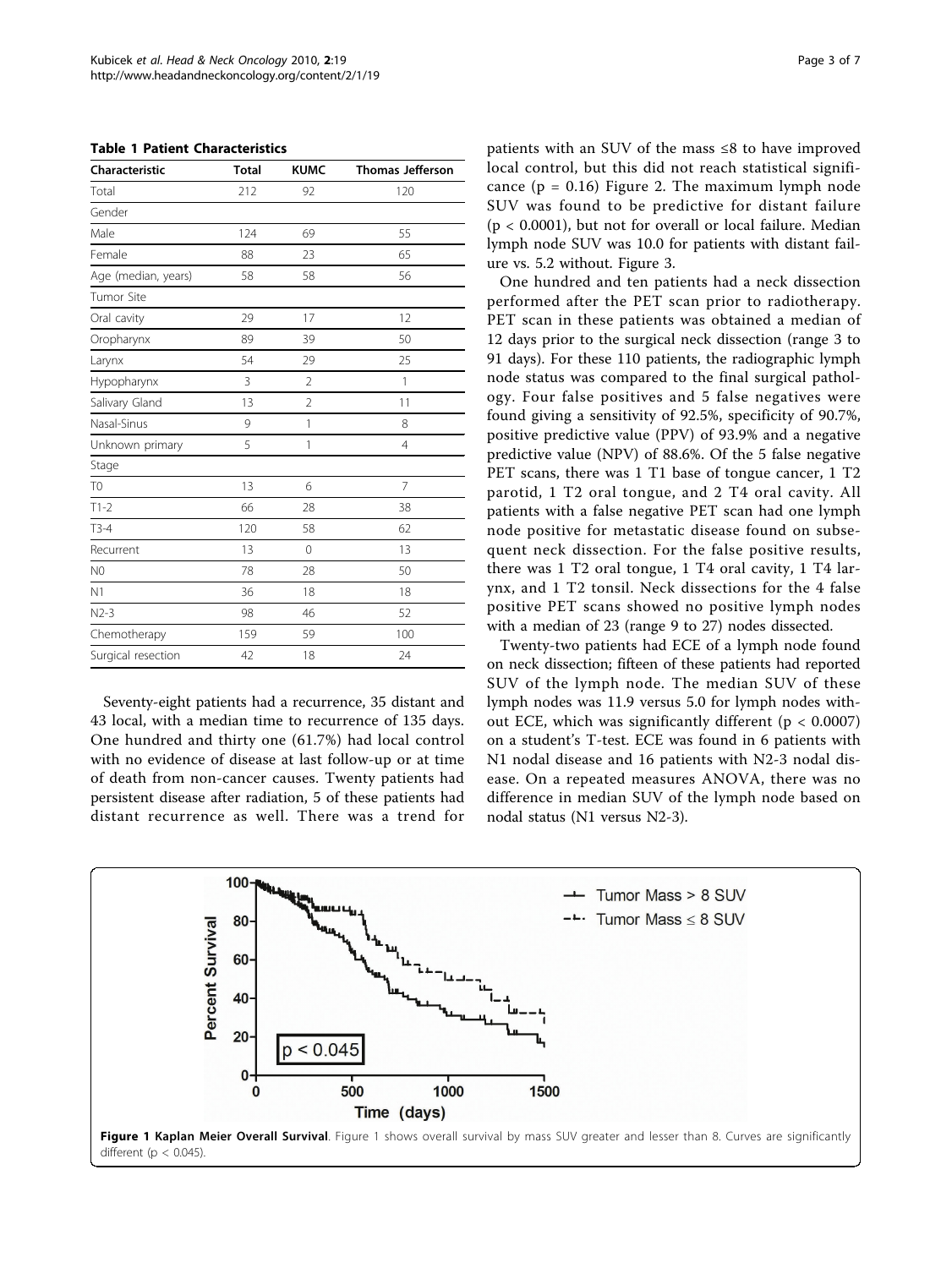<span id="page-3-0"></span>



Imaging modality was a PET scan in 119 patients and a PET/CT scan in 93 patients. For the 110 patients with post-PET neck dissections, 55 had PET-CT scans and 55 had PET scans. When analyzed for any differences between the imaging modalities by nodal staging, PET/ CT scans had 2 false positive results and 0 false negatives while PET without CT fusion had 2 false positives and 5 false negatives. The sensitivity for the PET/CT was 100% with a specificity of 90.1% and a PPV of 94% and NPV of 100%. For PET alone, the sensitivity was 85.7%, specificity 90%, PPV of 93.4% and NPV of 78.2%. Using a student's T-test, PET and PET/CT were not statistically significantly different in overall ability to determine lymph node status ( $p = 0.089$ ).

# Discussion

Several recent innovations have been introduced in efforts to improve the clinical outcome in the treatment

of HNC. New radiotherapy technologies such as IMRT and IGRT have improved radiotherapy delivery and new surgical techniques including sentinel lymph node biopsy also have potential for improving HNC therapy. In addition, increased implementation of diagnostic exams such as PET and PET/CT scans have the potential to improve treatment outcomes by providing improved lymph node staging, prognostic, and perhaps predictive factors.

We found excellent positive and negative predictive value for PET scans in determining lymph node status. This finding is in line with several other reports [[5,9](#page-5-0)-[17\]](#page-5-0). Table [2](#page-4-0). These findings have potential clinical implication in that it may be possible to use staging PET scan results in stratifying patients who should go on to receive neck dissections. Ng et al. [[11\]](#page-5-0) found false negative PET scan results depended on the T stage of the tumor with false negative PET scans in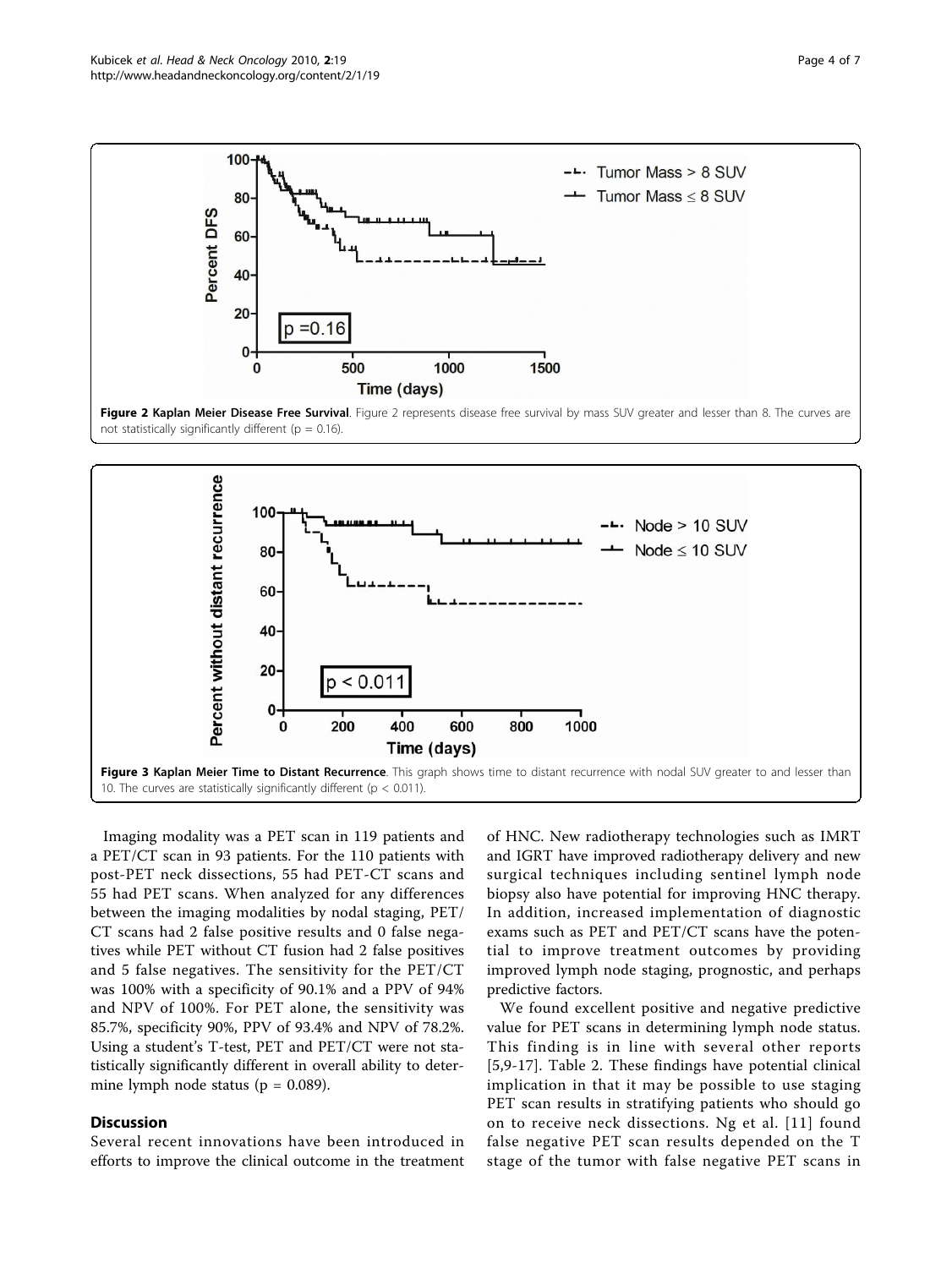<span id="page-4-0"></span>Table 2 Results for Staging with PET

| Study         | <b>Patients</b> | Sensitivity | <b>Specificity</b> |
|---------------|-----------------|-------------|--------------------|
| Murakami (8)  | 23              | 79          | 99                 |
| Ng (10)       | 134             | 47          | 92                 |
| Fleming (17)  | 67              | 86          | 94                 |
| Hannah (11)   | 48              | 82          | 100                |
| Schwartz (15) | 20              | 100         | 96                 |
| Zanation (4)  | 97              | 93          | 89                 |
| Roh (21)      | 167             | 87          | 93                 |
| Kyzas (28)    | 1236            | 79          | 86                 |
| Kubicek*      | 110             | 93          | 91                 |

\* Current Study

6.7, 10.8, 13.3, and 25% for T1-4 tumors respectively. Our results also demonstrate the low false negative rate in staging PET scans, although we did not find a relation between T stage and false negative rates, likely secondary to the low number of false negative PET scans. A recent meta-anaylsis [[28](#page-6-0)] examining the results of PET scan in cervical lymph node staging found lower sensitivity (79%) and specificity (86%) results than our study. Some explanations for this include the fact that most of the studies in the metaanalysis were older and used PET scan alone rather than combined PET/CT.

Several authors have examined if PET/CT is superior to PET alone in nodal staging [[29-31](#page-6-0)]. Bransetter et al. [[30](#page-6-0)] reported that PET/CT was superior to PET alone in HNC lesions, and Schoder et al. [[32](#page-6-0)] arrived at the same conclusion. The overall accuracy in determining lymph node status was not statistically significantly better for PET/CT in this study, but there was a trend towards significance. Although PET/CT had several false-positive results there were no false negatives. The added accuracy of CT fusion with the PET scan, especially in terms of reducing the number of false negative scans, is important in the use of PET/CT to limit surgical neck dissection.

This report and others can help determine the best use for PET scans in the nodal staging of HNC. Our report lends strength to the previously published studies regarding the excellent predictive value of PET scans in determining lymph node status. Having adequate knowledge of lymph node status without the aid of surgical dissection has several potential areas of clinical benefit. Neck dissections add significant morbidity in HNC patients [[33](#page-6-0)] and PET scans may be able to determine which patients do not require a full dissection. If further evidence, perhaps in the form of a prospective trial, can confirm the accuracy of PET scans in lymph node staging, it would be possible to use imaging in lieu of surgery for determining lymph node status.

The role of maximum SUV as a prognostic factor is controversial. Several reports have found a particular SUV value associated with a worse outcome [[18-24\]](#page-5-0). However, other authors did not report this association [[26,27\]](#page-6-0). One factor in the mixed findings of maximum SUV and outcome may be related to the relatively small number of patients in many of these studies. Our data found that SUV of the tumor mass > 8 was associated with worse overall survival. Interestingly, we did not find an association between tumor mass SUV and local control, likely secondary to several late relapses. Fewer reports have focused on the prognostic information of nodal SUV. Schwartz et al. [\[19\]](#page-5-0) did not find any association between nodal SUV and outcome in 36 patients, Brun et al [[20](#page-5-0)] also failed to find any association and also had 36 patients. Liao et al. [[27\]](#page-6-0) examined only oral cavity patients with positive lymph nodes and found that a lymph node SUV of 5.4 predicted for worse outcomes. We found an association between maximum SUV of the lymph node and outcome with nodal SUV > 10 more likely to have distant failure in 79 patients with nodal SUV. One explanation of the discrepancy between our data and that of Schwartz et al. and Brun et al. could be the larger number of patients which would give our study power to detect a true finding.

Although prognostic information, such as tumor mass SUV, is useful, it is not used for management changes. However, the association between maximum lymph node SUV and distant failure has possible clinical implications. One of the current trends (although still unproven) in HNC is neoadjuvant chemotherapy with TPF [[34,35\]](#page-6-0). If further reports confirm the finding that maximum lymph node SUV > 10 has a higher likelihood of distant failure but not a higher likelihood of local failure, this would be a possible stratification factor for which patients should receive neoadjuvant TPF rather than concurrent therapy.

We also found that maximum SUV was predictive of ECE. ECE is an established risk factor and is one of the indications (the other being positive margins) in determining which patients post-operatively benefit from combined chemoradiotherapy rather than radiotherapy alone [\[36\]](#page-6-0). For patients receiving definitive radiotherapy, it may make be beneficial to treat higher SUV lymph nodes (which are more likely to harbor ECE) to a higher dose.

The results of this study need to be interpreted with caution; it is retrospective in nature and includes a variety of head and neck cancer subtypes. In this regard, our study has the same flaws as the majority of other reports examining the utility of FDG-PET in the staging of head and neck cancer. However, this study does have some improved clinical utility secondary to its size (212 PET scans analyzed) and the multi-institution nature of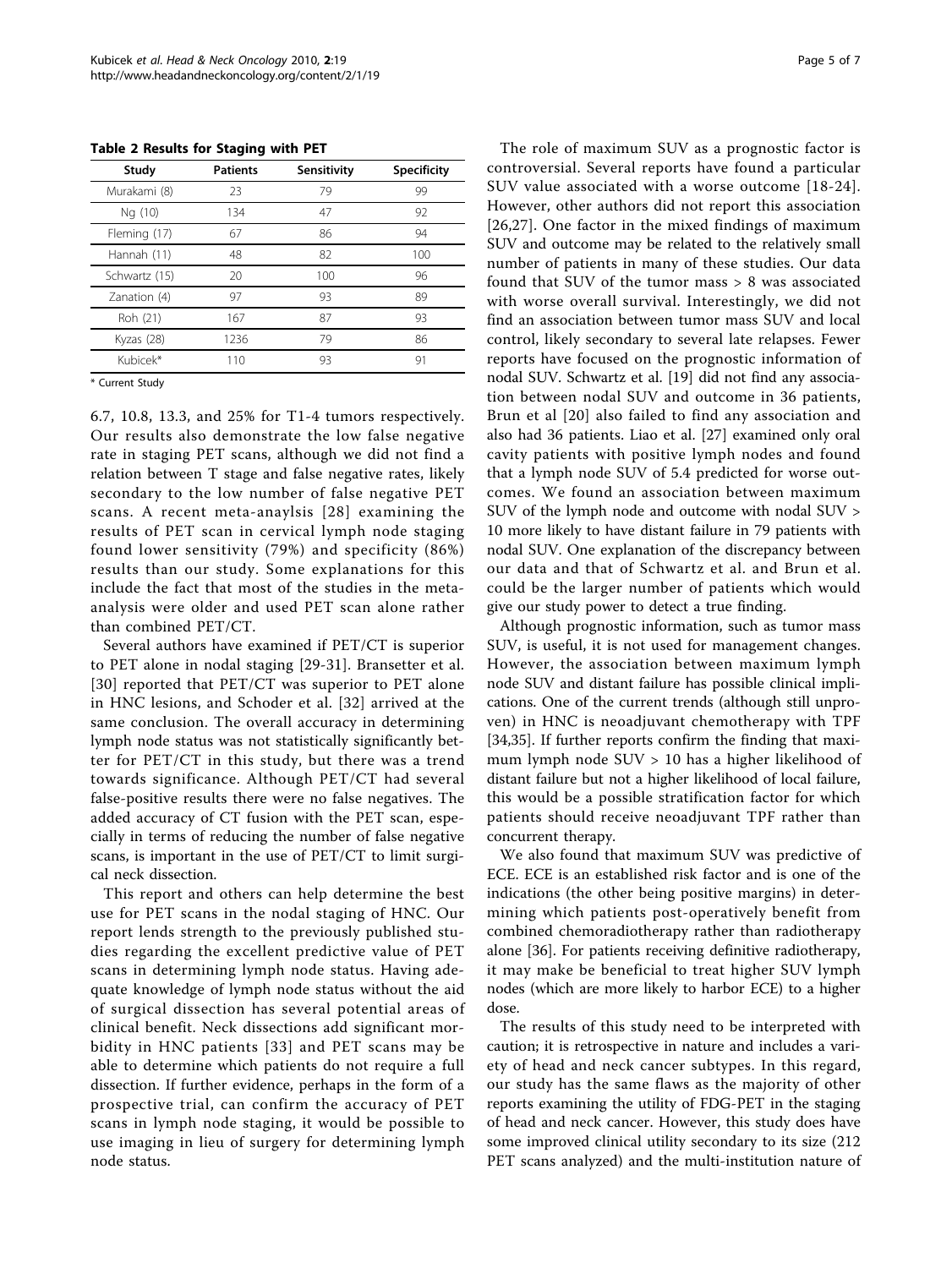<span id="page-5-0"></span>this report. We acknowledge that most of the information gathered are hypotheses generating and that further studies, perhaps in a prospective randomized fashion, will be required to truly determine the utility for PET scans in HNC. Until such studies are completed, large retrospective such as this are needed to provide the best information at this time possible.

## Conclusions

FDG-PET scanning has good accuracy and predictive value in determining lymph node status. SUV of the tumor mass is prognostic for overall survival. SUV of the lymph node is prognostic for ECE and also for distant recurrence. Patients with higher lymph node SUVs treated with definitive radiation may warrant higher radiotherapy doses to overcome a greater likelihood of ECE. Nodal SUV may be used to predict patients who would be more likely to benefit from induction chemotherapy.

#### Acknowledgements

Information was presented at the 2008 ASTRO annual meeting

#### Author details

<sup>1</sup>Thomas Jefferson University Hospital, Philadelphia, PA, USA. <sup>2</sup>Kansas University Medical Center, Kansas City, KS, USA. <sup>3</sup>University of California, San Fransisco, CA, USA. <sup>4</sup>University of San Francisco, San Francisco, CA, USA.<br><sup>5</sup>Case Western University Hospital, Claveland, OH, USA. <sup>5</sup>Case Western University Hospital, Cleveland, OH, USA.

#### Authors' contributions

GK: wrote manuscript, data analysis, CC: data retrieval and chart review, SF: edited manuscript, assistance with data analysis, FW: edited manuscript, ER: edited manuscript, CI: edited manuscript, RD: edited manuscript, MM: edited manuscript, project design. All authors read and approved the final manuscript

#### Competing interests

The authors declare that they have no competing interests. There was no funding for this research project.

#### Received: 28 June 2010 Accepted: 16 July 2010 Published: 16 July 2010

#### References

- 1. Jemal A, Siegal R, Ward R, Hao Y, Xu J, Murray T, Thun MJ: [Cancer statistics,](http://www.ncbi.nlm.nih.gov/pubmed/18287387?dopt=Abstract) [2008.](http://www.ncbi.nlm.nih.gov/pubmed/18287387?dopt=Abstract) CA Cancer J Clin 2008, 58:71-96.
- Seiwert TY, Salama JK, Vokes EE: [The chemoradiation paradigm in head](http://www.ncbi.nlm.nih.gov/pubmed/17327856?dopt=Abstract) [and neck cancer.](http://www.ncbi.nlm.nih.gov/pubmed/17327856?dopt=Abstract) Nat Clin Pract Oncol 2007, 4:156-171.
- 3. Bonner JA, Harari PM, Giralt J, Azarnia N, Shin DM, Cohen RB, Jones CU, Sur R, Raben D, Jassem J, Ove R, Kies MS, Baselga J, Youssoufian H, Amellal N, Rowinsky EK, Ang KK: [Radiotherapy plus cetuximab for](http://www.ncbi.nlm.nih.gov/pubmed/16467544?dopt=Abstract) [squamous-cell carcinoma of the head and neck.](http://www.ncbi.nlm.nih.gov/pubmed/16467544?dopt=Abstract) N Engl J Med 2006, 354:567-578.
- Poeppel TD, Krause BJ, Heusner TA, Boy C, Bockisch A, Antoch G: [PET/CT](http://www.ncbi.nlm.nih.gov/pubmed/19406595?dopt=Abstract) [for the staging and follow-up of patients with malignancies.](http://www.ncbi.nlm.nih.gov/pubmed/19406595?dopt=Abstract) Eur J Radiol 2009, 70:382-92.
- 5. Zanation AM, Sutton DK, Couch ME, Weissler MC, Shockley WW, Shores CG: [Use, Accuracy, and Implications for Patient Management of \[18F\]-2-](http://www.ncbi.nlm.nih.gov/pubmed/15995504?dopt=Abstract) [Fluorodeoxyglucose-Positron Emission/Computerized Tomography for](http://www.ncbi.nlm.nih.gov/pubmed/15995504?dopt=Abstract) [Head and Neck Tumors.](http://www.ncbi.nlm.nih.gov/pubmed/15995504?dopt=Abstract) Laryngoscope 2005, 115:1186-1190.
- Wax MK, Myers LL, Gabalski EC, Husain S, Gona JM, Nabi H: [Positron](http://www.ncbi.nlm.nih.gov/pubmed/12049568?dopt=Abstract) [Emission Tomography in the Evaluation of Synchronous Lung Lesions in](http://www.ncbi.nlm.nih.gov/pubmed/12049568?dopt=Abstract) [Patients With Untreated Head and Neck Cancer Arch Otolaryngol Head](http://www.ncbi.nlm.nih.gov/pubmed/12049568?dopt=Abstract) [Neck Surg.](http://www.ncbi.nlm.nih.gov/pubmed/12049568?dopt=Abstract) 2002, 128:703-707.
- 7. Kim SY, Roh JL, Yeo NK: Combined 18F-fluorodeoxyalucose-positron [emission tomography and computed tomography as a primary](http://www.ncbi.nlm.nih.gov/pubmed/17716985?dopt=Abstract) [screening method for detecting second primary cancers and distant](http://www.ncbi.nlm.nih.gov/pubmed/17716985?dopt=Abstract) [metastases in patients with head and neck cancer.](http://www.ncbi.nlm.nih.gov/pubmed/17716985?dopt=Abstract) Ann Oncol 2007, 18:1698-703.
- Yen TC, Chang JT, Ng SH, Chang YC, Chan SC, Lin KJ, Lin WJ, Fu YK, Lin CY: [The value of 18F-FDG PET in the detection of stage M0 carcinoma of](http://www.ncbi.nlm.nih.gov/pubmed/15750151?dopt=Abstract) [the nasopharynx.](http://www.ncbi.nlm.nih.gov/pubmed/15750151?dopt=Abstract) J Nucl Med 2005, 46:405-10.
- 9. Murakami R, Uozumi H, Hirai T, Nishimura R, Shiraishi S, Ota K, Murakami D, Tomiguchi S, Oya N, Katsuragawa S, Yamashita Y: [Impact of FDGPET/CT](http://www.ncbi.nlm.nih.gov/pubmed/17321066?dopt=Abstract) [imaging on nodal staging for head-and-neck squamous cell carcinoma.](http://www.ncbi.nlm.nih.gov/pubmed/17321066?dopt=Abstract) Int J Radiat Oncol Biol Phys 2007, 68:377-382.
- 10. Adams S, Baum RP, Stuckensen T, Bitter K, Hör G: [Prospective comparison](http://www.ncbi.nlm.nih.gov/pubmed/9724374?dopt=Abstract) [of 18F-FDG PET with conventional imaging modalities \(CT, MRI, US\) in](http://www.ncbi.nlm.nih.gov/pubmed/9724374?dopt=Abstract) [lymph node staging of head and neck cancer.](http://www.ncbi.nlm.nih.gov/pubmed/9724374?dopt=Abstract) Eur J Nucl Med 1998, 25:1255-1260.
- 11. Ng SH, Yen TC, Liao CT: [18F-FDG PET and CT/MRI in oral cavity](http://www.ncbi.nlm.nih.gov/pubmed/16000282?dopt=Abstract) [squamous cell carcinoma: A prospective study of 124 patients with](http://www.ncbi.nlm.nih.gov/pubmed/16000282?dopt=Abstract) [histologic correlation.](http://www.ncbi.nlm.nih.gov/pubmed/16000282?dopt=Abstract) J Nucl Med 2005, 46:1136-1143.
- 12. Hannah A, Scott AM, Tochon-Danguy H, Chan JG, Akhurst T, Berlangieri S, Price D, Smith GJ, Schelleman T, McKay WJ, Sizeland A: [Evaluation of18 F](http://www.ncbi.nlm.nih.gov/pubmed/12170026?dopt=Abstract)[fluorodeoxyglucose positron emission tomography and computed](http://www.ncbi.nlm.nih.gov/pubmed/12170026?dopt=Abstract) [tomography with histopathologic correlation in the initial staging of](http://www.ncbi.nlm.nih.gov/pubmed/12170026?dopt=Abstract) [head and neck cancer.](http://www.ncbi.nlm.nih.gov/pubmed/12170026?dopt=Abstract) Ann Surg 2002, 236:208-217.
- 13. Ng SH, Yen TC, Chang JT, Chan JG, Akhurst T, Berlangieri S, Price D, Smith GJ, Schelleman T, McKay WJ, Sizeland A: [Prospective study of \[18F\]](http://www.ncbi.nlm.nih.gov/pubmed/16983105?dopt=Abstract) [fluorodeoxyglucose positron emission tomography and computed](http://www.ncbi.nlm.nih.gov/pubmed/16983105?dopt=Abstract) [tomography and magnetic resonance imaging in oral cavity squamous](http://www.ncbi.nlm.nih.gov/pubmed/16983105?dopt=Abstract) [cell carcinoma with palpably negative neck.](http://www.ncbi.nlm.nih.gov/pubmed/16983105?dopt=Abstract) J Clin Oncol 2006, 24:4371-6.
- 14. Civantos FJ, Gomez C, Duque C, Pedroso F, Goodwin WJ, Weed DT, Arnold D, Moffat F: [Sentinel node biopsy in oral cavity cancer: Correlation](http://www.ncbi.nlm.nih.gov/pubmed/12478537?dopt=Abstract) [with PET scan and immunohistochemistry.](http://www.ncbi.nlm.nih.gov/pubmed/12478537?dopt=Abstract) Head Neck 2003, 25:1-9.
- 15. Hyde NC, Prvulovich E, Newman L, Waddington WA, Visvikis D, Ell P: [A new](http://www.ncbi.nlm.nih.gov/pubmed/12676254?dopt=Abstract) [approach to pre-treatment assessment of the N0 neck in oral squamous](http://www.ncbi.nlm.nih.gov/pubmed/12676254?dopt=Abstract) [cell carcinoma: The role of sentinel node biopsy and positron emission](http://www.ncbi.nlm.nih.gov/pubmed/12676254?dopt=Abstract) [tomography.](http://www.ncbi.nlm.nih.gov/pubmed/12676254?dopt=Abstract) Oral Oncol 2003, 39:350-360.
- 16. Schwartz DL, Ford E, Rajendran J, Yueh B, Coltrera MD, Virgin J, Anzai Y, Haynor D, Lewellyn B, Mattes D, Meyer J, Phillips M, Leblanc M, Kinahan P, Krohn K, Eary J, Laramore GE: [FDG-PET/CT imaging for preradiotherapy](http://www.ncbi.nlm.nih.gov/pubmed/15629603?dopt=Abstract) [staging of head-and-neck squamous cell carcinoma.](http://www.ncbi.nlm.nih.gov/pubmed/15629603?dopt=Abstract) Int J Radiat Oncol Biol Phys 2005, 61:129-136.
- 17. Stoeckli SJ, Steinert H, Pfaltz M, Schmid S: [Is there a role for positron](http://www.ncbi.nlm.nih.gov/pubmed/11933176?dopt=Abstract) [emission tomography with 18F-fluorodeoxyglucose in the initial staging](http://www.ncbi.nlm.nih.gov/pubmed/11933176?dopt=Abstract) [of nodal negative oral and oropharyngeal squamous cell carcinoma.](http://www.ncbi.nlm.nih.gov/pubmed/11933176?dopt=Abstract) Head Neck 2002, 24:345-349.
- 18. Fleming AJ, Smith SP, Saul CM: [Impact of 18-F-2-Fluorodeozyglucose](http://www.ncbi.nlm.nih.gov/pubmed/17603315?dopt=Abstract)[positron emission tomography/computed tomography on previously](http://www.ncbi.nlm.nih.gov/pubmed/17603315?dopt=Abstract) [untreated head and necak cancer patients.](http://www.ncbi.nlm.nih.gov/pubmed/17603315?dopt=Abstract) Laryngoscope 2007, 117:1173-79.
- 19. Schwartz Dl, Ragendran J, Yueh B, Coltrera MD, Leblanc M, Eary J, Krohn K: [FDG-PET prediction of head and neck squamous cell cancer outcomes.](http://www.ncbi.nlm.nih.gov/pubmed/15611393?dopt=Abstract) Arch Otolaryngol Head Neck Surg 2004, 130:1361-7.
- 20. Brun E, Kjellen E, Tennvall J, Ohlsson T, Sandell A, Perfekt R, Perfekt R, Wennerberg J, Strand SE: [FDG PET studies during treatment: prediction of](http://www.ncbi.nlm.nih.gov/pubmed/11891942?dopt=Abstract) [therapy outcome in head and neck squamous cell carcinoma.](http://www.ncbi.nlm.nih.gov/pubmed/11891942?dopt=Abstract) Head Neck 2002, 24:127-135.
- 21. Minn H, Lapela M, Klemi PJ, Grénman R, Leskinen S, Lindholm P, Bergman J, Eronen E, Haaparanta M, Joensuu H: [Prediction of survival with fluorine-](http://www.ncbi.nlm.nih.gov/pubmed/9430467?dopt=Abstract)[18-fluorodeoxyglucose and PET in head and neck cancer.](http://www.ncbi.nlm.nih.gov/pubmed/9430467?dopt=Abstract) J Nucl Med 1997, 38:1907-1911.
- 22. Halfpenny W, Hain SF, Biassoni L, Maisey MN, Sherman JA, McGurk M: [FDG-](http://www.ncbi.nlm.nih.gov/pubmed/11870529?dopt=Abstract)[PET: a possible prognostic factor in head and neck cancer.](http://www.ncbi.nlm.nih.gov/pubmed/11870529?dopt=Abstract) Br J Cancer 2002, 86:512-516.
- 23. Roh JL, Pae KH, Choi SH, Kim JS, Lee S, Kim SB, Nam SY, Kim SY: [2-\[18F\]-](http://www.ncbi.nlm.nih.gov/pubmed/17306956?dopt=Abstract) [Fluoro-2-deoxy-D-glucose positron emission tomography as guidance](http://www.ncbi.nlm.nih.gov/pubmed/17306956?dopt=Abstract) [for primary treatment in patients with advanced-stage resectable](http://www.ncbi.nlm.nih.gov/pubmed/17306956?dopt=Abstract) [squamous cell carcinoma of the larynx and hypopharynx.](http://www.ncbi.nlm.nih.gov/pubmed/17306956?dopt=Abstract) Eur J Surg Oncol 2007, 33:790-5.
- 24. Kim SY, Roh JL, Kim MR, Kim JS, Choi SH, Nam SY, Lee SW, Kim SB: [Use of](http://www.ncbi.nlm.nih.gov/pubmed/17475963?dopt=Abstract) [18F-FDG PET for primary treatment strategy in patients with squamous](http://www.ncbi.nlm.nih.gov/pubmed/17475963?dopt=Abstract) [cell carcinoma of the oropharynx.](http://www.ncbi.nlm.nih.gov/pubmed/17475963?dopt=Abstract) J Nucl Med 2007, 48:752-7.